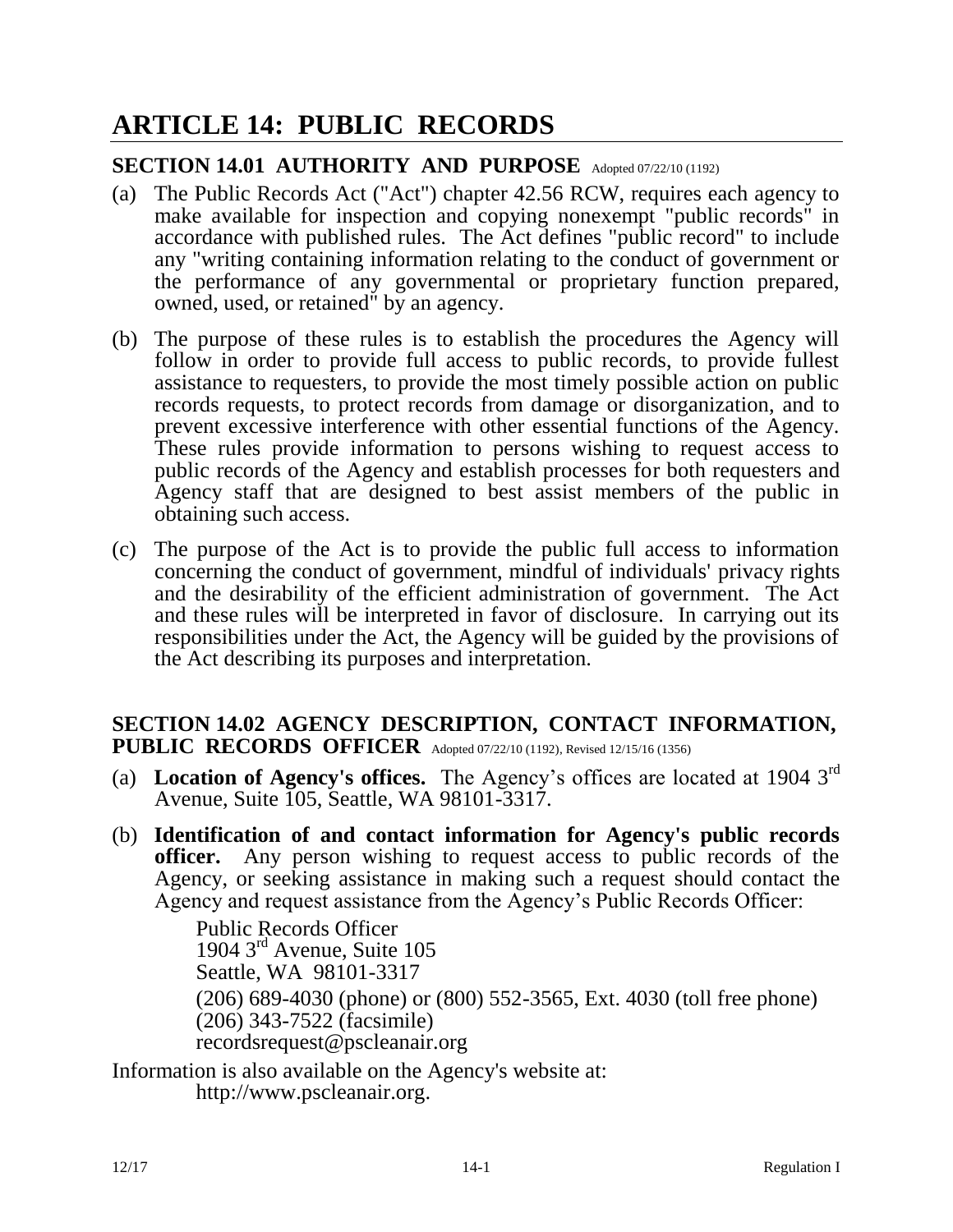(c) **Duties of public records officer.** The public records officer oversees compliance with the Act but another Agency staff member may process the request. Therefore, any reference to the public records officer in these rules may refer to the officer or a designee. The public records officer and the Agency will provide the "fullest assistance" to requesters as required by the Act; will ensure that public records are protected from damage or disorganization; and will prevent fulfilling public records requests from causing excessive interference with essential functions of the Agency.

#### **SECTION 14.03 AVAILABILITY OF PUBLIC RECORDS** Adopted 07/22/10 (1192) Revised 10/26/17 (1374)

- (a) **Hours for inspection of public records.** Public records are available for inspection and copying during the normal business hours of the Agency: Monday through Friday, 8:00 a.m. to 4:30 p.m., excluding legal holidays. Public records must be inspected at the office of the Agency.
- (b) **The Agency does not have a public records index.** Given the small size of the Agency and the high volume and types of public records generated and received by the Agency, the Agency finds that maintaining an index is unduly burdensome and would interfere with Agency operations.
- (c) **Organization of public records.** The Agency will maintain its public records in a reasonably organized manner. The Agency will take reasonable actions to protect public records from damage and disorganization. A requester shall not take Agency public records from Agency offices.
- (d) **Public records are available on the Agency's website.** A variety of public records are available on the Agency's website at http://www.pscleanair.org. Requesters are encouraged to view the public records available on the website prior to submitting a records request.

### (e) **Making a request for public records.**

- (1) Any person wishing to obtain copies of or inspect public records of the Agency should make the request in writing by letter, fax, or e-mail addressed to the public records officer, and including the following information:
	- (A) Name of requester;
	- (B) Address of requester;
	- (C) Other contact information, including telephone number and any email address;
	- (D) Identification of the public records adequate for the public records officer to locate the records; and
	- (E) The date and time of day of the request.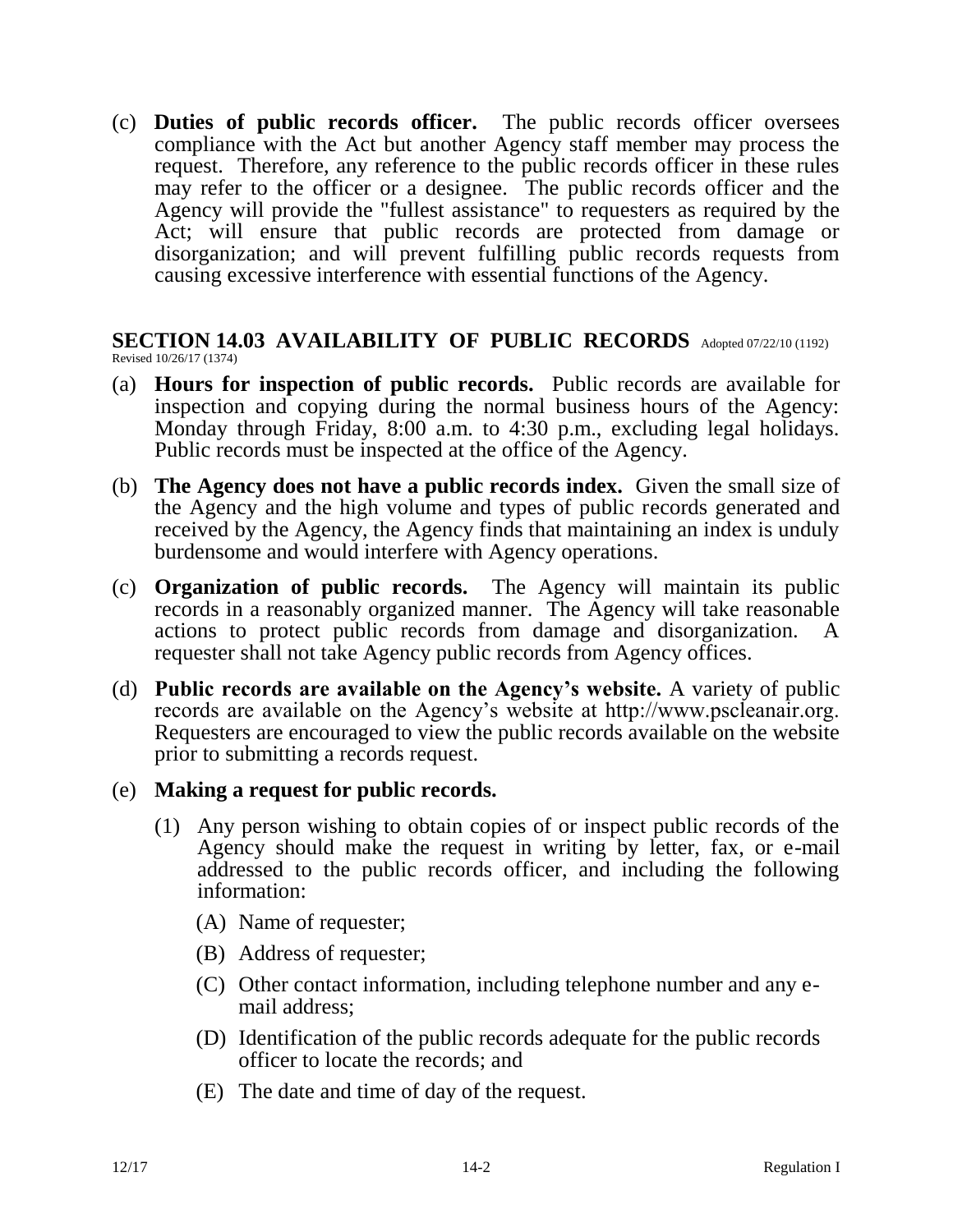- (2) A requester may also submit a request via the Agency's website at http://www.pscleanair.org, in person at the Agency's office, or orally in person or by telephone. For oral requests, the public records officer will confirm receipt of and the substance of the request in writing to the requester.
- (3) If the requester wishes to have copies of public records made instead of simply inspecting them, they should so indicate and make arrangements to pay for copies of the public records or pay a deposit consistent with Section 14.07 of this regulation.

# **SECTION 14.04 PROCESSING OF PUBLIC RECORDS REQUESTS –**

**GENERAL** Adopted 07/22/10 (1192) Revised 07/25/13 (1280), 10/26/17 (1374)

- (a) **Agency processes requests efficiently.** The public records officer will process requests in the order allowing the most requests to be processed in the most efficient manner.
- (b) **Acknowledging receipt of request.** Within 5 business days of receipt of a request, the public records officer will do one or more of the following:
	- (1) Provide copies of the requested public records to the requester, if copies are requested and payment of a deposit for the copies, if any, is made or terms of payment are agreed upon;
	- (2) Provide an internet address and link on the Agency's website to the specific public records requested;
	- (3) Make the public records available for inspection or copying;
	- (4) Provide a reasonable estimate of when records will be available;
	- (5) If a request, or a portion of a request, is unclear or does not sufficiently identify the requested public records, request clarification from the requester. A request for clarification will include a reasonable estimate of time to respond to the request. Clarification may be done by telephone. Clarification done by telephone will be memorialized in writing by the public records officer via letter or e-mail to the requester, and shall state the public records officer's understanding of how the request has been clarified. The public records officer may revise the estimate of when records will be available based upon a clarification; or
	- (6) Deny the request.
- (c) **Failure to respond.** If the Agency does not respond in writing within 5 business days of receipt of the request for disclosure, the requester should consider contacting the public records officer to determine the reason for the failure to respond.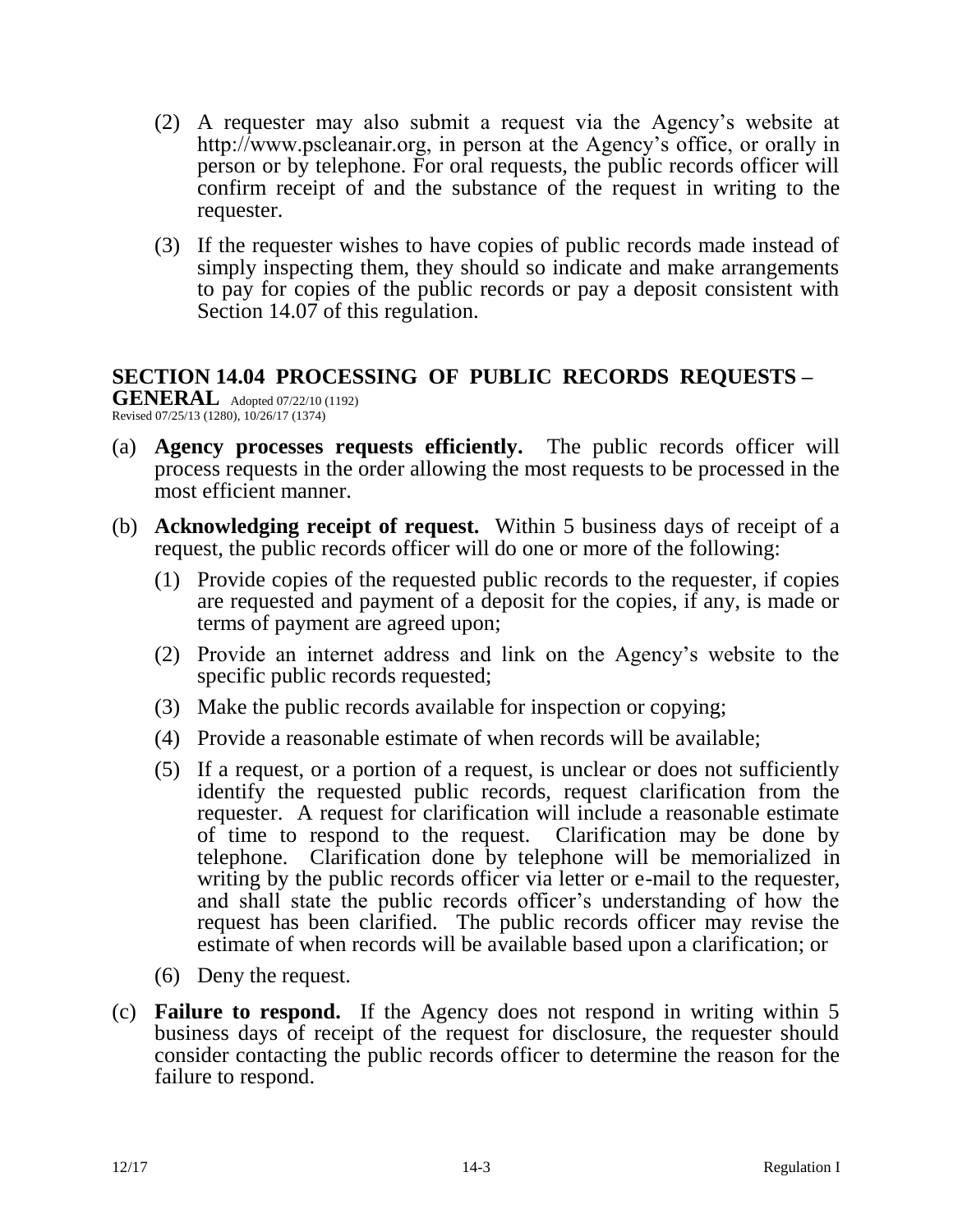- (d) **Prioritization of Requests**. If a requester submits more than one request within a 30-day period, the public records officer may ask the requester to prioritize the records he or she is requesting so that the Agency is able to provide records of highest priority first. An Agency is not required to ask for prioritization, and a requester is not required to provide it.
- (e) **Protecting rights of others.** In the event that the requested public records contain information that may affect rights of others and may be exempt from disclosure, the public records officer may, prior to providing the public records, give notice to such others whose rights may be affected by the disclosure. Such notice should be given so as to make it possible for those other persons to contact the requester and ask him or her to revise the request, or, if necessary, seek an order from a court to prevent or limit the disclosure. The notice to an affected person will include a copy of the request. The requester will be notified of the time provided to an affected person to respond to a notice under this section.

# (f) **Inspection of public records.**

- (1) Consistent with other demands, the Agency shall promptly provide space to a requester to inspect public records. No member of the public may remove a public record from the viewing area or disassemble or alter any public record. The requester shall indicate which public records they wish the Agency to copy.
- (2) The requester should claim or review the assembled public records within 30 days of the Agency's notification that the public records are available for inspection or copying. The Agency will notify the requester that they should contact the Agency to make arrangements to claim or review the public records. If the requester or a representative of the requester fails to claim or review the public records within the 30 day period or make other arrangements, the Agency may close the request and re-file the assembled public records. Other public records requests may be processed ahead of a subsequent request by the same person for the same or almost identical public records, which can be processed as a new request.
- (g) **Providing copies of public records.** After inspection is complete, the public records officer shall make the requested copies or arrange for copying.
- (h) **Providing public records in installments.** When the request is for a large number of public records, the public records officer will provide access for inspection and copying in installments, if the officer reasonably determines that it would be practical to provide the records in that way. If, within 30 days, the requester fails to inspect the entire set of public records or one or more of the installments, the public records officer may stop searching for the remaining records and close the request.
- (i) **When access to Agency website is unavailable to requester.** If a requester notifies the Agency that they cannot access an Agency public record through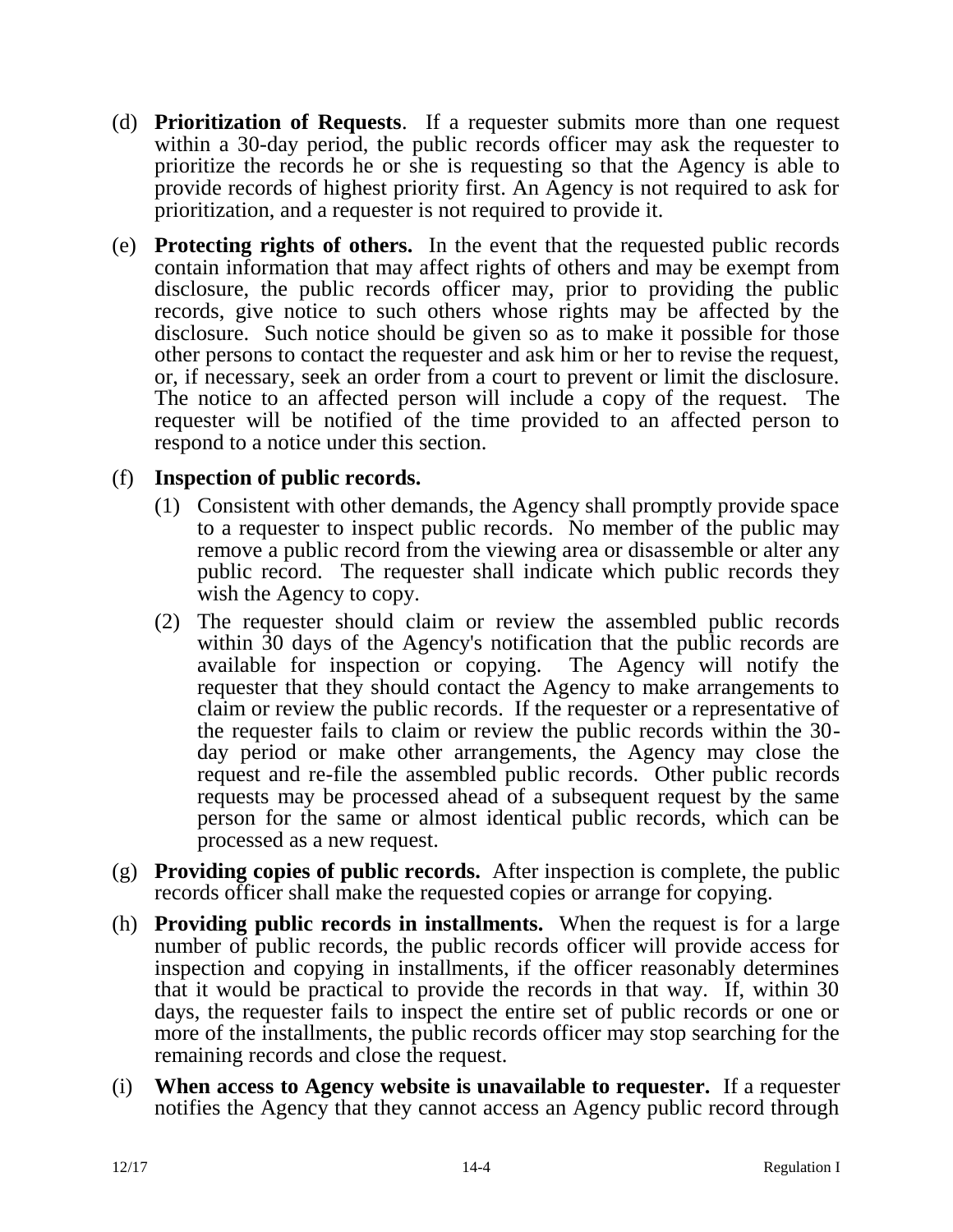the Agency's website, the Agency will make a copy of the requested public record available to the requester.

- (j) **Completion of inspection.** When an inspection of requested public records is complete and all requested copies are provided, the public records officer will indicate to the requester that the Agency has made all located, nonexempt public records available for inspection.
- (k) **Closing withdrawn or abandoned requests.** When a requester withdraws a request, fails to fulfill his or her obligations to inspect the public records, fails to clarify a request, or fails to pay a deposit or final payment for requested copies, the public records officer will close the request and tell to the requester that the Agency has closed the request.
- (l) **Later discovered documents.** If, after the Agency has informed a requester that it has provided all available public records, the Agency becomes aware of additional responsive public records existing at the time of the request, it will promptly inform the requester of the additional public records and provide them on an expedited basis.

# **SECTION 14.05 PROCESSING OF PUBLIC RECORDS REQUESTS –**

**ELECTRONIC PUBLIC RECORDS** Adopted 07/22/10 (1192)

Revised 09/22/16 (1353), 10/26/17 (1374)

- (a) **Requesting electronic public records.** The process for requesting electronic public records is the same as for requesting paper public records.
- (b) **Providing electronic public records.** When a requester requests public records in an electronic format, the public records officer will provide the nonexempt public records or portions of such records that are reasonably locatable in an electronic format that is used by the Agency and is generally commercially available, or in a format that is reasonably translatable from the format in which the Agency keeps the public records.
- (c) **Customized service charge**. If the Agency determines that a request would require the use of information technology expertise or would require the use of customized access that is not used by the Agency for other Agency purposes, the Agency shall charge a customized service charge to a requester. The customized service charge shall be the actual cost of the service used for the request. Before the Agency charges a customized service charge, the Agency shall notify the requester of the reason for the charge; a reasonable estimate of the cost of the charge; and the opportunity to amend the request to avoid or reduce the charge.

### **SECTION 14.06 EXEMPTIONS** Adopted 07/22/10 (1192)

Revised 10/26/17 (1374)

(a) **Some Agency public records are exempt from inspection and copying.** The Act provides that a number of types of public records are exempt from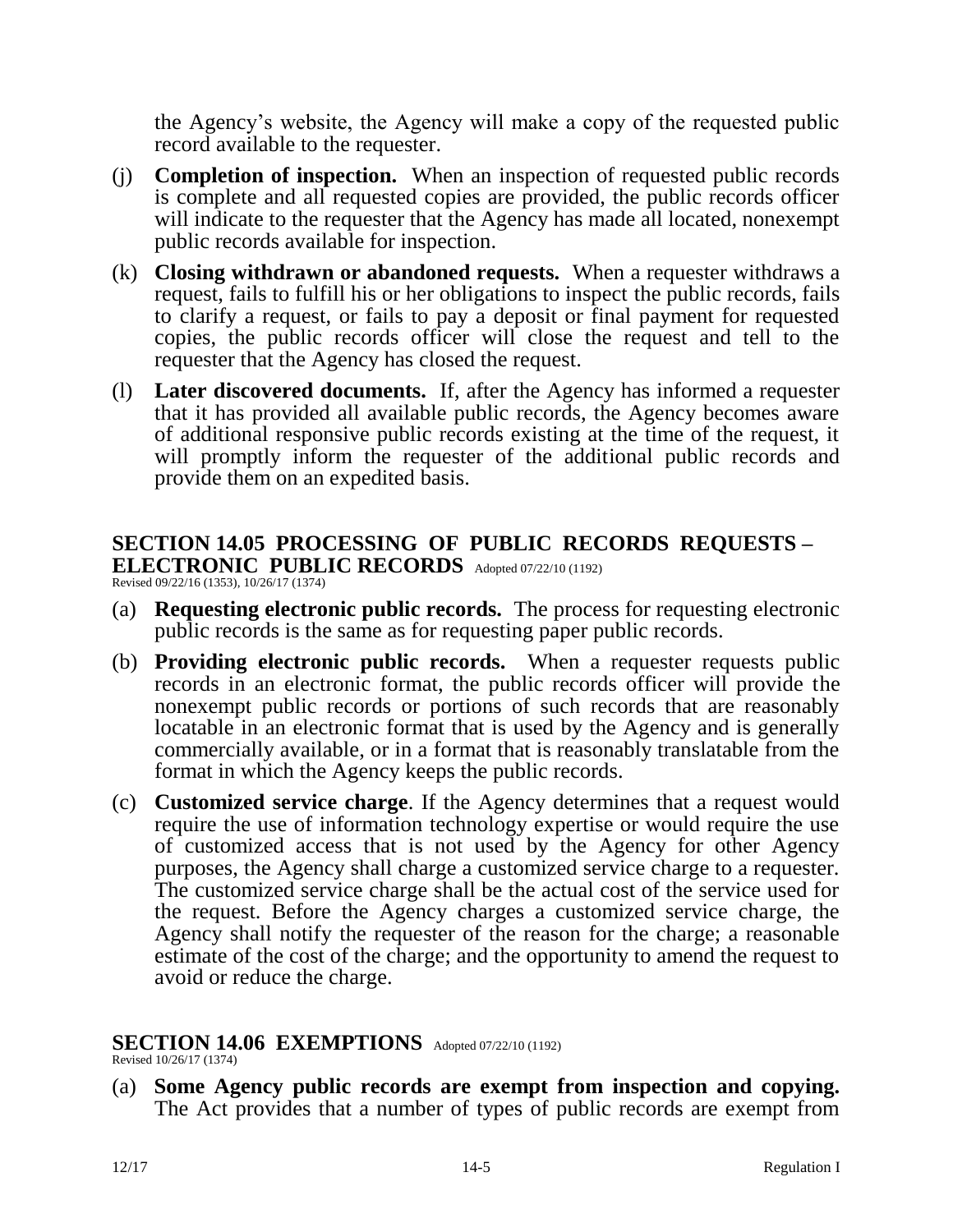public inspection and copying. In addition, public records are exempt from disclosure if any other statute exempts or prohibits disclosure. Requesters should be aware of exemptions, outside the Act, that restrict the availability of some public records held by the Agency for inspection and copying. The Agency incorporates by reference a list of laws containing exemptions located and maintained by the Municipal Research Service Center, which is located at: http://www.mrsc.org/Publications (Appendix C to Public Records Act for Washington Cities and Counties, MRSC, Report No. 61 Revised, September 2016) and by the Washington Attorney General's Office, which is located at http://www.atg.wa.gov. A copy of these lists may be obtained from the public records officer.

- (b) **Exemptions shall be stated and briefly explained by the Agency.** If the Agency believes that a public record is exempt from disclosure and should be withheld, the public records officer will state the specific exemption and provide a brief explanation of why the public record or a portion of the public record is being withheld. If only a portion of a public record is exempt from disclosure, but the remainder is not exempt, the public records officer will redact the exempt portions, provide the nonexempt portions, and indicate to the requester why portions of the public record are being redacted.
- (c) **Lists of individuals may not be disclosed for commercial purposes.** The Agency is prohibited by statute from disclosing lists of individuals for commercial purposes.

## **SECTION 14.07 COSTS OF PROVIDING COPIES OF PUBLIC**

**RECORDS** Adopted 07/22/10 (1192) Revised 07/25/13 (1280), 10/26/17 (1374)

- (a) **No fee for inspecting public records.** There is no fee for inspecting public records. There is no fee for the Agency's time spent locating records; for preparing public records for inspection, copying, or scanning; or for emailing electronic public records to a requester.
- (b) **Costs for paper copies.** There is no fee for the first 50 paper copies made per request. For requests greater than 50 pages:
	- (1) If paper copies are made at the Agency, a requester may obtain photocopies for \$.15 per page;
	- (2) If paper copies are made outside the Agency at a commercial copier, a requester may obtain copies at the actual cost charged by the commercial copier.
- (c) **Costs for scanned public records.** There is no fee for the first 50 pages scanned per request. For requests greater than 50 pages:
	- (1) If records are scanned by the Agency, a requester may obtain scanned pages for \$.10 per page;